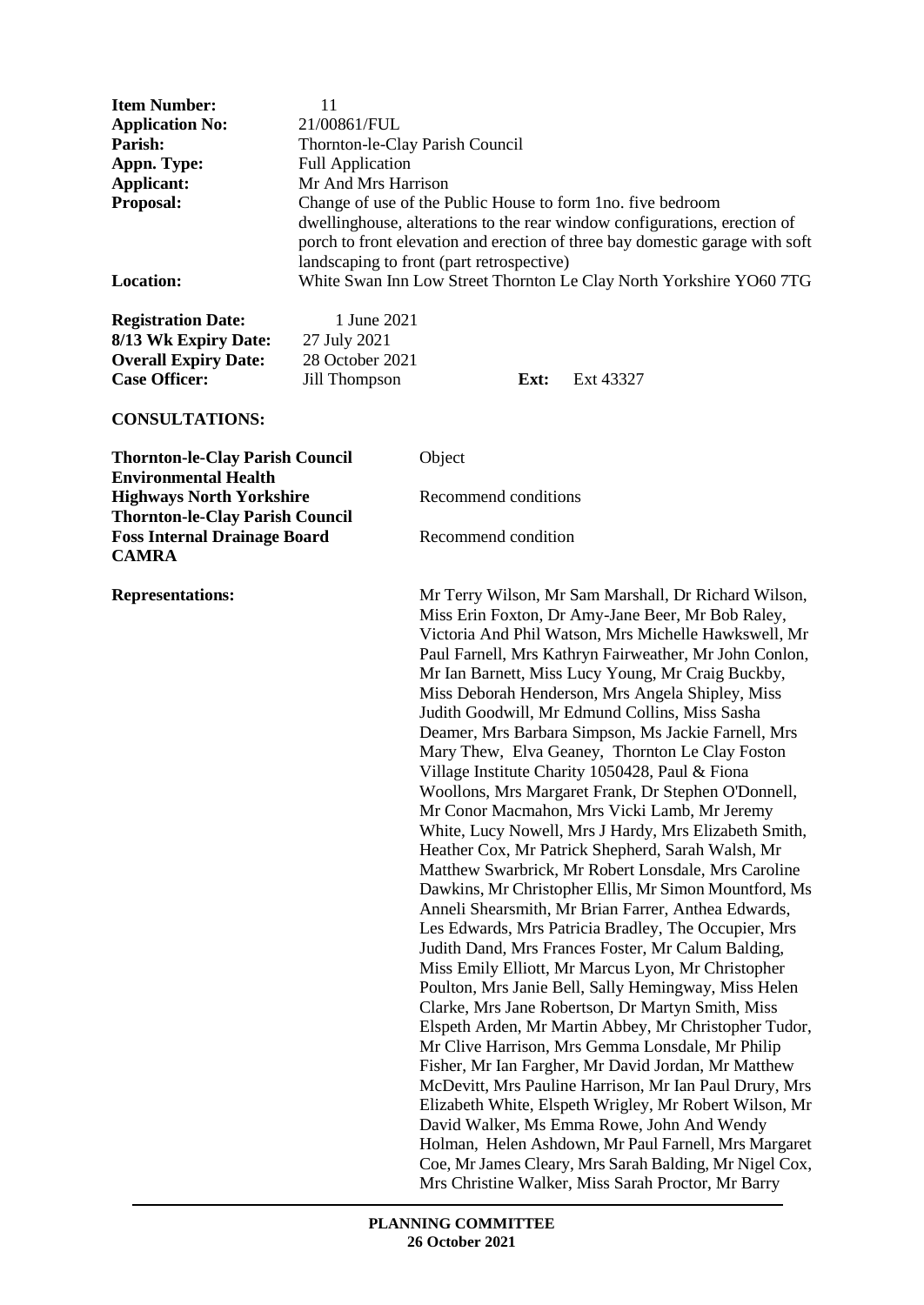Crux, Mrs Bethany Buckby, Mr Mark Collins, Julian Lamb, Mr John Bulmer, Mrs Shirley Gray, Marianne And Hans-Peter Horber, Mrs Carrie Pillow, Mr Charles Foster, Karen Armitstead, Mr Thomas Lonsdale, Mrs Angie Readey, Mr Michael Dand, Mrs Susanna Morgan, Dr Mark Pickard, Mrs Vanessa Jones, Mr Harry Gillam, Mr Charles Snowdon, Valerie And Steve Loud, Mrs Michelle Johnston, Mr Richard Watson, Carol King, Allan Kind, Elaine Gathercole, Mike Rickatson, Mrs Janet Foster, Mr Tim Fisher, Katie Mills, Ellie Laughton, Cliff & Chris Segrave, Jamie Mills, Dr Mary Cleary, Richard Armitstead, Mrs Lesley Shephard, Mrs Ruth Sparrow, Mr Paul Slater, Mr Patrick Kaufman, Dr Richard Thwaites, Miss A J Franklin, Matthew Smith, Sandra Tutill, Jane Proud, Mrs S J Mills, Major ACP Manging, Barrie And Caroline Pearson, Mr Alex Sargeson, Mr Jon Cooper, Mrs Anne-Christine Titchener, Pat And Tony Wood, Mr Bob Polley, Mr Simon Armitstead, Mr Paul Tutill, Sarah Minch, Robin Greetham, Jennifer Yoward, Mrs Caroline Snowdon, Andrew J Arden, Mr Dan Conlon, Elspeth Henderson, Linda & Steven Fothergill, Joan Shipley, Lin & Andrew Lamb, Carolyn Arden, Louise Arden, Stephen R Arden, Mrs D Hope, Peter & Sally Mills, Mr Archie Fothergill, Miss Phoebe Fothergill, Dr Richard Piercy, Mrs Fiona Howell, Mrs Anna Brown, Mrs Suzy Welch, Mr Daniel Friel, Mrs Grace Mook, Mr David Johnson, Richard Collyer, Mrs Natalie Taylor, Mrs Caz Gillam, Miss Daisy Fothergill, Hannah Lamb, Ms Julie Long, Mrs Dorothy Rickatson, Mr Andrew Barker, Mr George Mook, Mrs Susan Jones, Sarah Burton, Mrs J Leedham, Mrs Kirsten Young, Mr Graham Fairclough, Mr Ben Cuthbert, Mrs Nicola Dearing, Mr David Wells, Prism Planning, Miss Sarah Frank, Mrs Stephanie Rutherford,

#### **Site**

The White Swan Public House is located on the eastern end of Low Street, next to the Village Hall. The property is a traditional two storey building. It has been extended historically to the side, through the conversion and extension of a single storey building to form a further two storey section of the property. The building has also been extended to the rear to include a two storey, cross wing extension.

The property benefits from a large garden to the rear and traditional outbuildings with an area of hardstanding. It is understood that hardstanding/ area to the rear of the property was used as a car park.

It is understood that the current owners purchased the property in August 2020 and that they are currently living in the first floor accommodation. The pub was put on the market after it was vacated by the former landlady. The White Swan is not currently trading as a pub.

The majority of the upper floor of the building is ancillary residential accommodation. This is with the exception of a small area in the south west corner of the first floor which is an area that was historically used as part of the commercial use of the building as space for a ladies toilet. The residential accommodation is accessed via a staircase within the middle of the ground floor of the building. All of the ground floor of the property is commercial space. In general, all of the footprint of the original two storey building provides bar, lounge and dining space. The ground floor space in the side extension/converted building is a cellar, commercial kitchen area and an area which formerly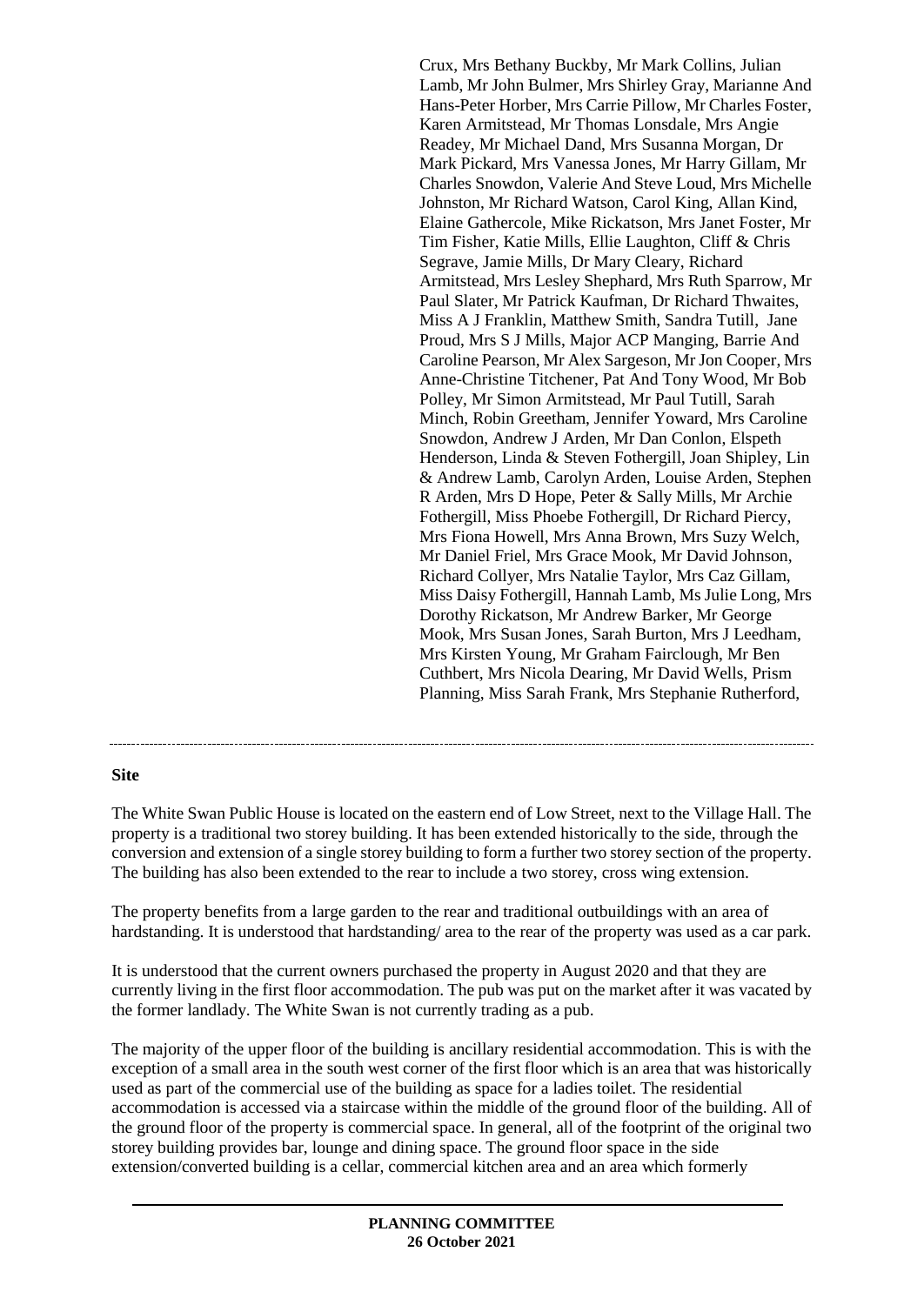accommodated toilets. The toilets, bar and commercial kitchen fittings have been removed from the premises.

The building is currently undergoing extensive renovation. Exterior works, including repairs to windows and the removal of paint have been completed, together with the installation of a front garden area and gates to the side of the property across the access to the rear garden.

The pub was listed as an Asset of Community Value in August 2021 following an application from the local parish council.

### **Proposal**

The applicants are seeking planning permission to change the use of the building from a pub to a five bedroom single dwelling.

The application also proposes some operational development. A half open sided porch, is proposed to the front elevation, adjacent to the exiting front door. It is proposed to be constructed of a timber frame on a brick plinth with a pantile pitched roof. A 3 bay garage is proposed to the rear of the property. It is proposed to be sited near to the western boundary of the site, with a footprint running perpendicular to the rear elevation of the pub. The garage building is proposed to be approximately 11.8 m in length and 6m in width, with an asymmetrical pitched roof that would be circa 3.4m to the highest point of the ridge. The garage is proposed to be built in brick with a clay pantile roof. The 3 bays are proposed to be open and are delineated with brick pillars on the eastern elevation. The garage building is also proposed to house an oil tank in a small rectangular section on its northern elevation.

An area of hardstanding and driveway is proposed to the east and south east of the proposed garage building. A 1.8m high brick garden wall is proposed to divide a section of the rear of the property to separately enclose the garage area, driveway and garden.

The application also proposes changes to the fenestration on the southern gable elevation of the existing rear extension to the property. These include the insertion of two sets of bi folding timber glazed doors at ground floor level and the installation of two large symmetrical floor to ceiling apex picture windows. All new doors and windows are proposed to be painted timber.

Proposed plans show a pond at the rear of the property which has recently been annotated as retrospective. The applicant's agent has been contacted with a view to including this within the description of the development proposed in this application. It is understood that the applicant is of the view that the pond is permitted development. This is not the case. As an amended description has not been agreed, this development has not been considered as part of this application.

The application is supported by a Design and Access Statement, a Viability Report prepared by Fleurets and a statement prepared by Prism Planning which provides, in effect, a supporting planning statement.

# **History**

82/00469/OLD (3/136/25/PA). Permission was granted for the construction of an extension to the public house to form a kitchen, toilets and a two storey extension to form a cellar, living/dining room, playroom, kitchen and utility room with bedrooms above.

92/00559/OLD (33/136/25A/FA) Permission granted for the erection of single storey extension to form restaurant.

20/01042/FUL Planning application withdrawn for: Alterations to public house to include the remodelling of the interior to allow an increased us of the building as a dwelling house, alterations to the rear window configurations, erection of porch to front elevation and erection of four bay domestic garage (part retrospective). This application included the provision for a small public bar area on the ground floor of the property.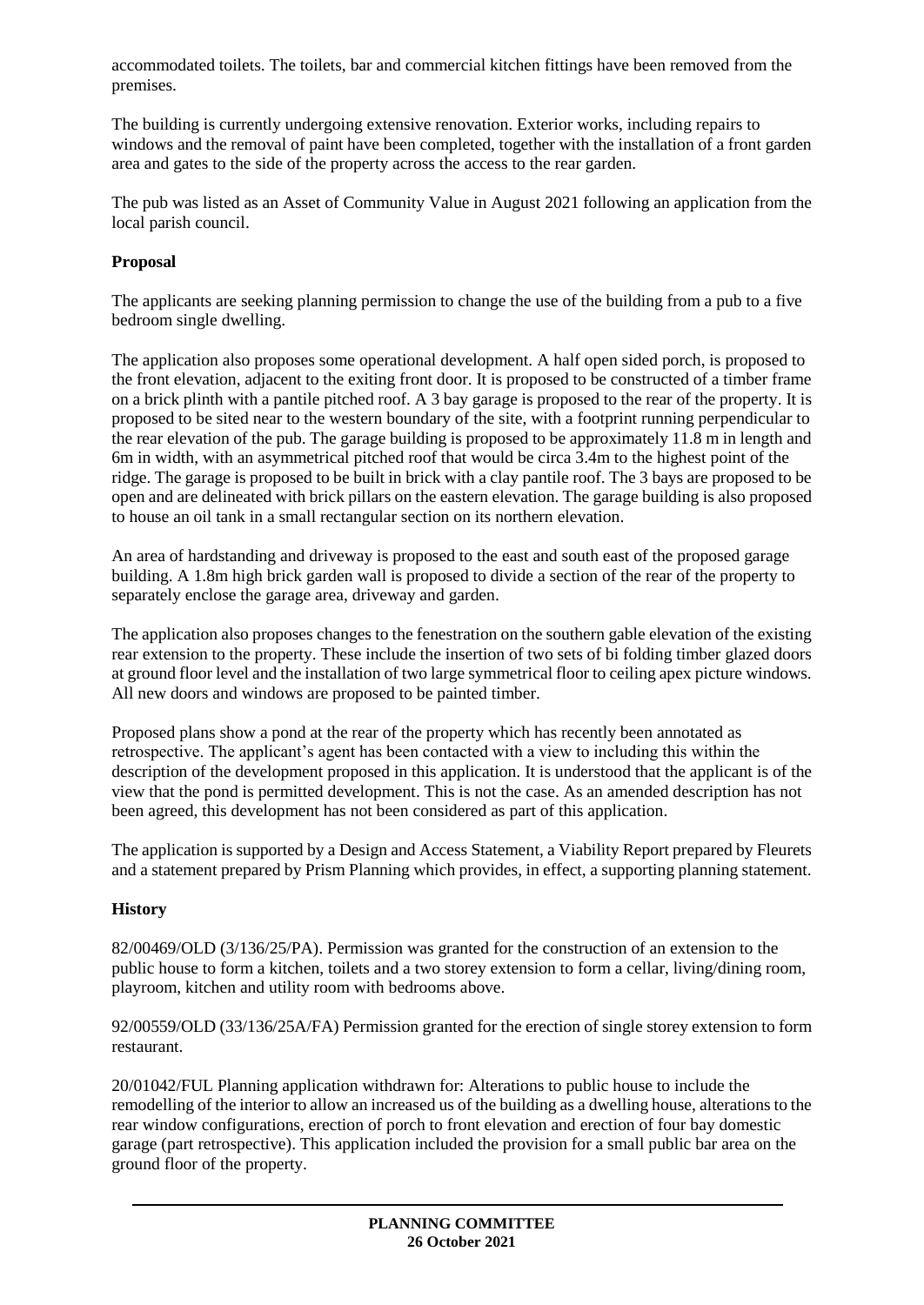The current application has been submitted following discussion with the applicant/ agent over the description of the proposed development. Officers took the view that the proposed scope of the development applied for under 20/01042/FUL (above) amounted to a material change of use of the pub to a dwelling and a public bar area. The Design and Access Statement also notes that the current application has been submitted following viability work commissioned by the applicant which confirmed that the public bar space included within application 20/01042/FUL would not be a viable proposition.

# **Policy and Decision Making Principles**

Section 38(6) of the Planning and Compulsory Purchase Act 2004 confirms that planning applications must be determined in accordance with the Development Plan unless material considerations indicate otherwise.

- Policies of the development plan that are of specific relevance to the application are:
- Policy SP1 General Location of Development and Settlement Hierarchy
- Policy SP11 Community Facilities and Services
- Policy SP16 Design
- Policy SP20 Generic Development Management Issues

The National Planning Policy Framework (NPPF) is a key material consideration in the determination of the application. In particular Chapter 8 : Promoting Healthy and Safe Communities

# **Consultation**

Members are reminded that copies of all of the correspondence received in response to the application can be read in full on the public web-site. Members are requested to read and familiarise themselves with the information received, prior to the meeting.

Letters from three individuals have been received which confirm neither objection or support for the application.

Letters of explicit support for the application have been received from 8 individuals. A summary of the points made in support of the application is as follows:

- A pub in the village is not viable and would not make a profit
- A pub in the village is not any enhancement to the village
- This is a positive scheme that enhances the community
- It is unreasonable for the applicants to use their own money to support a business that will fail
- The community need to come together to enhance the use of its other facilities
- The family actively contributes to community life
- Work undertaken is of a high quality and the appearance of the building has been improved
- I am an architect and I will be recommending this scheme to be submitted for a 'Best Small' Scale Renovation' award
- In the last couple of years before COVID the pub was almost empty at every visit
- The business relies on customers from outside the village
- No financial accounts were made available to the applicants
- If the business was profitable a 30% rent increase should not have been a problem
- With reference to the NPPF, the application would not leave the village devoid of facilities. The Thompson Arms is within the Parish boundary as well as other facilities in the village
- It is unreasonable to expect a business to meet a community need
- The building was in a state of disrepair and in need of essential maintenance
- Previous work was unauthorised
- The new owners have been involved in many local community projects
- Fewer people use pubs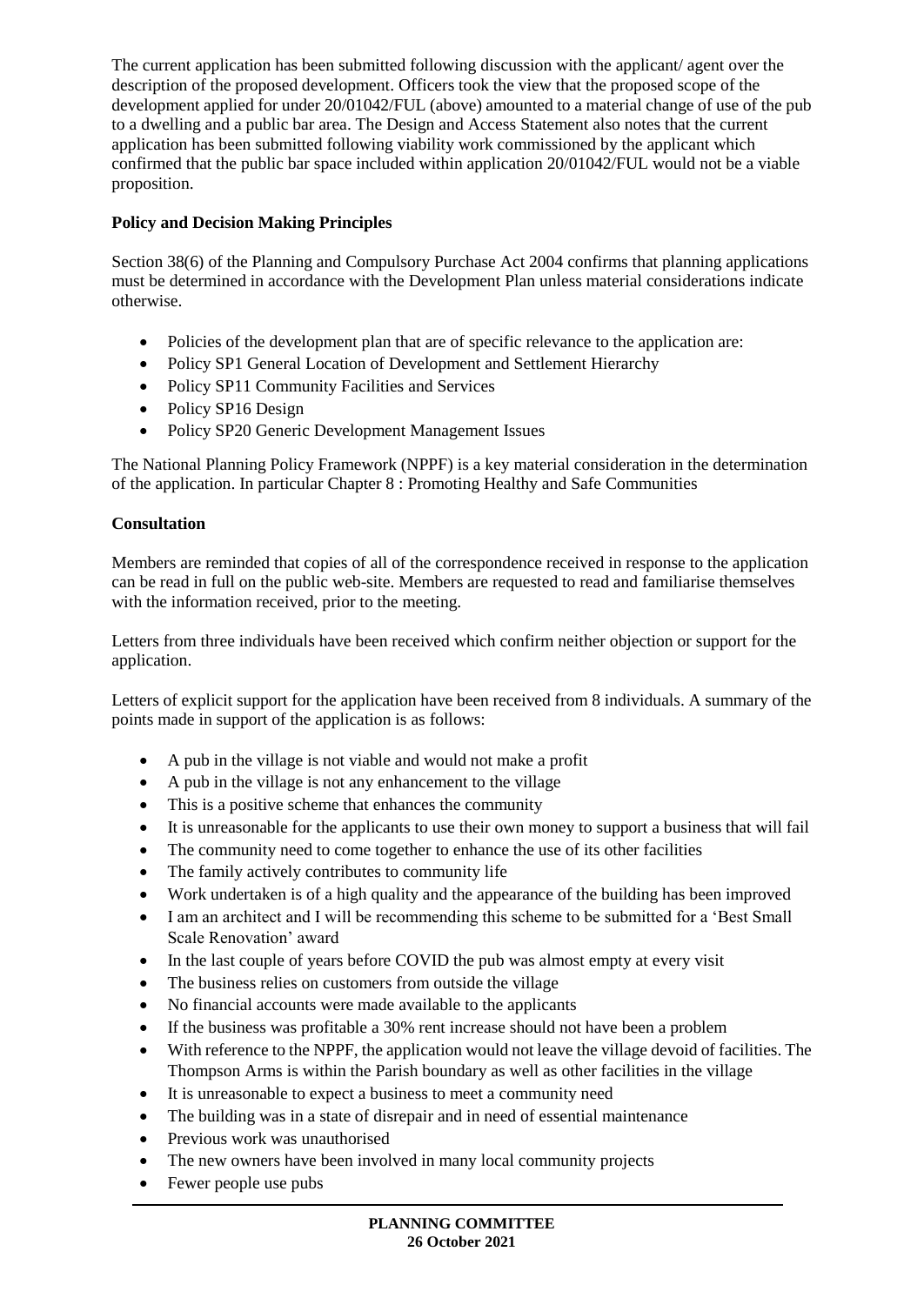- COVID crisis puts greater pressure on pubs
- Had all of the objecting households frequented the pub it would have been thriving and viable
- Decision to close is right if it can't be run with a reasonable profit
- Change the use before anyone else loses their life savings

A further letter provides the following qualified support:

• Change of use should only be of a very last resort

160 letters of objection have been registered. These are mainly from individuals although this includes letters of objection from the Village Hall Institute and the Governors of Foston and Terrington Schools.

The main issues raised in objections to the application are summarised as follows:

#### General

- The Council should have intervened to stop this from happening
- Is the loss to be the legacy of RDC?
- Aghast no enforcement action has been taken/ Council should take enforcement action
- Issue an enforcement notice to reinstate the trading area
- Issue an enforcement notice to prevent residential occupation
- Object to the change of use and the other proposals. The garden, parking and size of the whole premises is relevant to the continuing success of the pub
- Commercial interior is totally reconfigured and fixtures/fittings removed
- Once lost it will never be regained/would be needlessly lost forever
- Travesty if this was passed
- Save our pub/ Save our Swan/please reject/ must not be granted
- No unmet need for a 5 bed house
- Supporting documents make erroneous assumptions about the premises
- Present owners have made no attempt to open the pub
- The front garden looks awful
- The property should be reinstated to its original layout
- Chain of events leading to this retrospective application is deeply upsetting
- The building is still a pub
- The applicants are living in the pub and have no intention of opening it
- Conflicts with national policy and local policy
- Breaches the Government's rural sustainability agenda
- The Council has a duty to maintain the social and economic structures of our village
- The withdrawn plans with a smaller bar area were ideal
- It is missed not just by the local community but form us further afield

### Economic

- Public Houses will play their part in the economic recovery
- Pubs are important to the viability of rural districts
- Increased tourism strengthen the business case
- Our holiday cottage guests used it and miss it
- Pub is part of the attraction of our holiday cottage and this will result in fewer lettings/ income
- Closure of the pub is affecting the sale of property
- Provided many of my B&B customers with good local food
- Provided a source of local employment/ source of employment for younger people in the village/ first job pf may local young people
- Regularly travelled to/ visited Thornton-Le –Clay to use this pub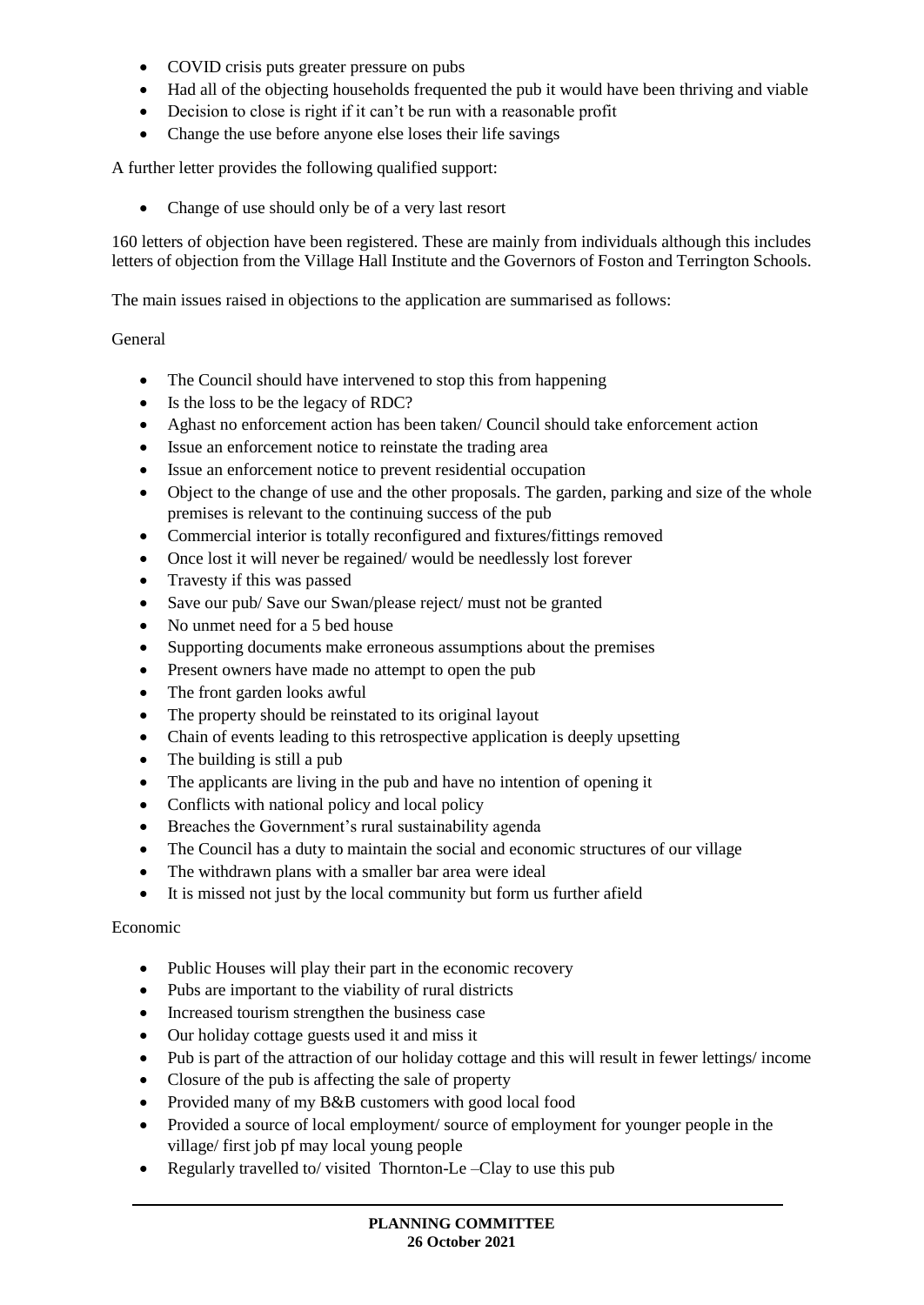Venue for business parties/ post sporting events

# Community

- Loss is literally devastation/ dreadful for village community life
- Community needs the pub
- Well loved pub/Valued community facility/ vital community resource/ heart of the village for many years
- Crucial part of the village
- Provides a support network
- Safe place to socialise/ nice to have somewhere to gather socially in walking distance
- As a young person it provided me with a job that gave me confidence by interacting with and meeting people
- As a single parent meeting friends /family at this pub has saved me from sinking into despair
- People used to meet up there
- Pandemic has taught us the benefit of community and need for people to gather together has never been more important
- Removes the identity of the village
- Loss will increase rural social isolation
- Community cohesion which is such an important part of the fabric of our village will be lost
- Venues distant from the village cannot perform the role of a community hub
- One off events in the village hall is not a sufficient substitute
- Very little other means of meeting neighbours
- With more people moving to the countryside it is important to keep these facilities open
- Poor bus service  $-$  it is essential to provide such facilities
- Limited opportunities for the older generation to get out and about as public transport has been cut
- Traditions that would be lost are immense
- It was one of our reasons for being here/ presence of the pub attracted us to the village
- Played a huge part in making us feel included when we first moved here
- Place where all ages could come together/ opportunity for younger and older generations to interact
- My family used the pub regularly
- Brought locals from Thornton-Le-Clay and Foston together/ hub for both villages together
- Was a thriving community hub/ had a vibrant atmosphere/was very popular/ did lovely food/ hospitality was brilliant – the ales, food , wine and atmosphere
- Beating heart of our community with regular events, quizzes, coffee mornings for the elderly
- Our village lost its pub and there is nothing to adequately replace it
- The losers in this far outweigh the winners
- Application to have the pub listed as an ACV indicates the strength of feeling for it
- No other pub in reasonable walking distance
- Will be to the permanent social and financial detriment of all who live here
- The village/ village hall also loses car parking which the previous owners let the community use as goodwill
- Concerned that it could affect the viability of the Village Hall as the two facilities supported each other and joint events helped raise income for the village hall
- Along with the school, the pub encourages young families to live here which supports the school and keeps the village alive

Viability

• No-one had a chance to buy it and run it as a pub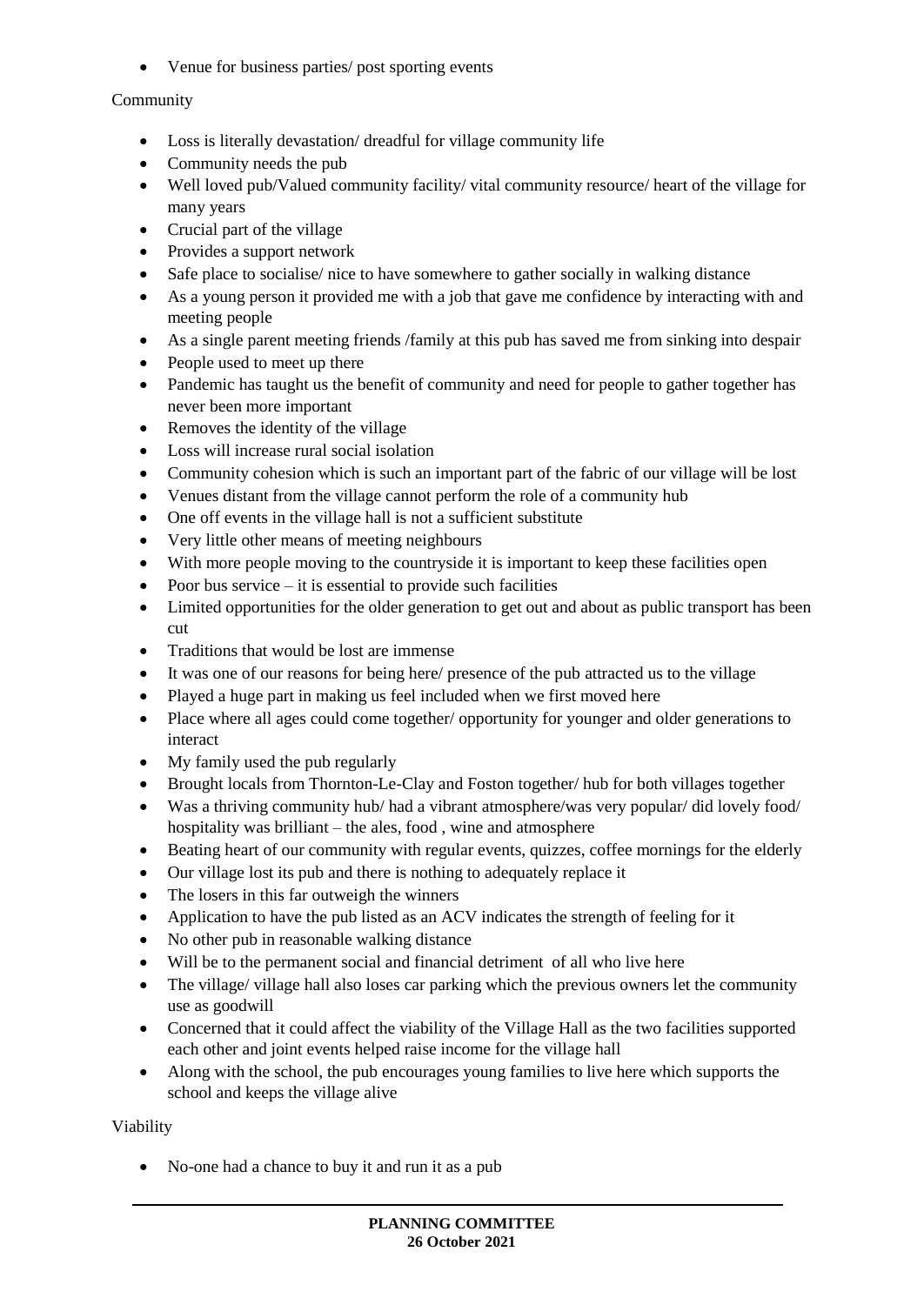- Previous owners said it was a legitimate business that performed well
- Was a viable business with investment potential
- Was not marketed or vacant for a prolonged period
- The business was not failing. It was supported by the local community
- Marketed by a residential estate agent
- Efforts should have been made to run it as a financially viable business
- If the owners had any intention to continue the business they would have insisted on trading accounts and had a viability study commissioned before purchase/ would have been more prudent to do the viability report before purchase
- It is a viable business based on what should have been paid for it
- There was never any business plan
- The property did not come to the market because the business was unviable
- Other pubs in the area are thriving and this strengthens the business case not dilutes it
- The Viability Report does not take any up to date turnover into account / doesn't use actual figures to support its assumptions
- Seems work has been carried out to make the pub unprofitable
- Viability report charges the business with a rate of returns and costs that would not form part of the trading accounts
- The Viability Report does not take all of the positive feedback on trip advisor into account
- Viability report is full of generalisations, assumptions and misleading statements
- Viability report is a clear example of confirmation bias (supporting a predetermined conclusion)
- Viability report is a Trojan horse
- Viability report fails to take into account any new opportunities for rural pubs following the pandemic/ no reference to the trend to vacate cities for rural life/ reassessment of lifestyles post pandemic
- Conclusions of the viability report should not be relied upon
- There is ample car parking at the site
- The price the owner chose to pay is being used to suggest that the business is not viable
- Property should be remarketed on the basis of its current use
- A viable business operated alongside all of the competition from pubs elsewhere
- Insufficient grounds to prove that it is unviable
- Will thrive in a period (post pandemic) where community and supporting local business is paramount
- Asked to leave when the lease ran out. Tried to buy the commercial property and could not secure a new lease with a rental increase of 27% at the start of the pandemic

In addition to individual letters of objection, a letter has been received which is from/ signed by 44 members of a community action group known as the 'Save our Swan' Group, together with members of the wider community. The letter has 120 signatories in total and is a response to letters from the applicant's advisors, Prism Planning and Fleurets. A summary of the points made by the group is as follows:

The White Swan is economically viable and was economically viable at the time of sale

- The previous tenant offered to purchase the White Swan at a price significantly in excess of the valuation adopted by Fleurets. Demonstrates confidence in the viability of the WS as a profitable business
- Figures used by Fleurets are conjecture. No attempt to ascertain true figures
- MJ Hughes report is objective and weight should be given to that

No suitable alternatives available to the White Swan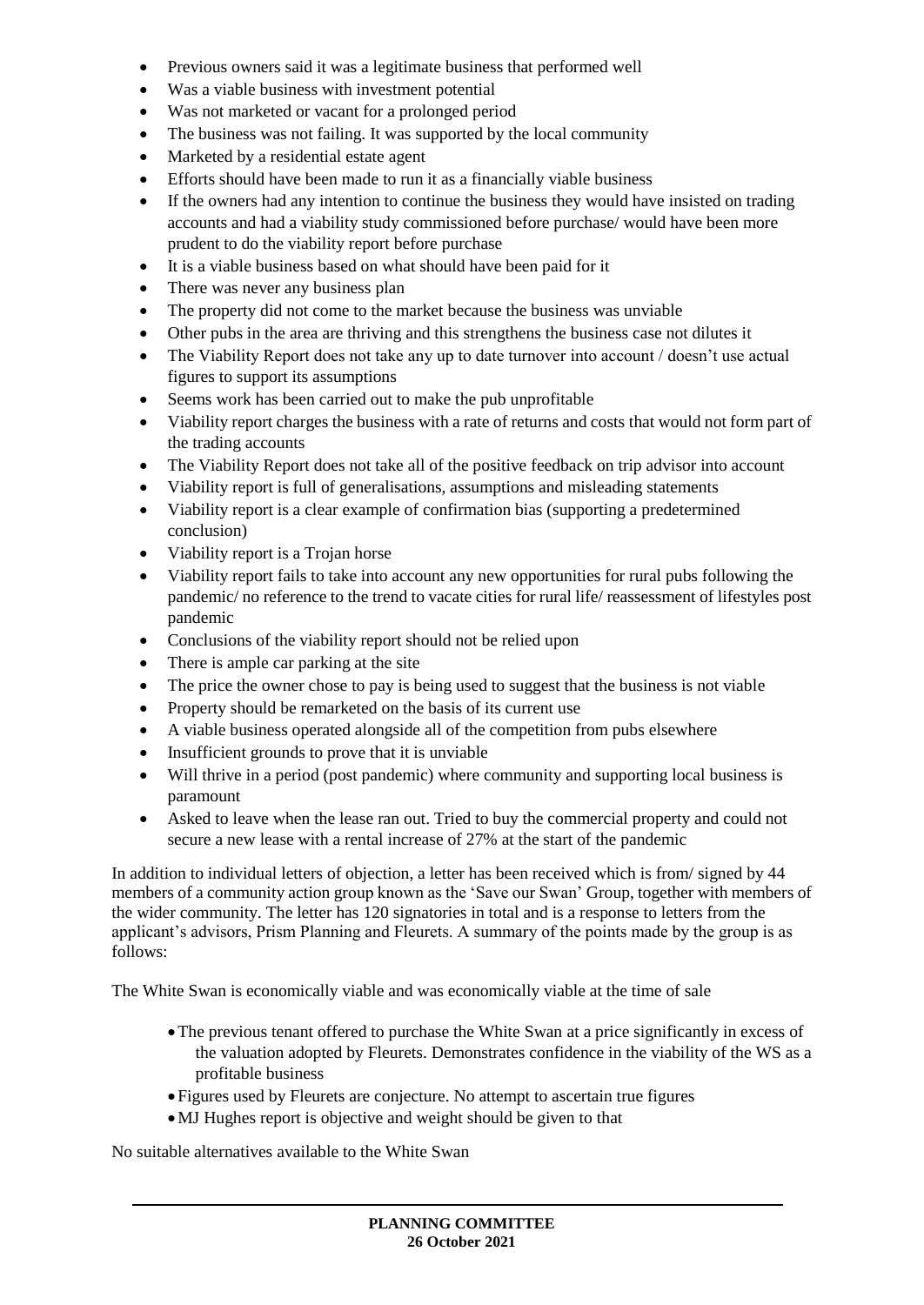- White Swan when trading had the highest combined trip advisor/ google ratings out of any public house in the area
- Provided a full range of services / events that no other public house in the area can match
- Gap in the market has not been filled limited availability when booking tables
- Alternative venues offering food to a similar standard would need a taxi to access and this would take the average cost of a meal outside the means of many in the community
- No alternative in walking distance

Condition of the White Swan

- No evidence of any due diligence
- Apart from reinstalling stock, tables, chairs and appliances, the trading area was in good order and nothing was required in terms of building works to enable trading to commence
- Bar and toilets removed and key areas of kitchen removed, car parking reduced

### Compliance with SP11

- There is a clear and on-going need for the pub
- The combination of the pub, school and village hall are vital to the social cohesion of the village ( a reflection of the symbiotic relationship is summed up by the School Governors and Village Hall committee
- WS serves a diverse range of needs I the village which no other local pub or combination of local pubs can satisfy
- Neither Prism or Fleurets demonstrate that the first test (suitable alternative) of the first limb of SP11 is satisfied.
- The village has no public transport and non- driving members of the community would need to travel by taxi which is cost prohibitive for many
- Removes the opportunity for spontaneous personal interactions
- Accessible source of employment for young people
- Limb 2 of SP11 is whether it is no longer economically viable to provide not whether it is an attractive or profitable investment
- Former tenant ran a viable business
- Council's advisors state that the WS is viable and this should be given significant weight

### Royal Oak Decision

There are material differences with the Royal Oak

Other material considerations

- Conflicts with Para's 84 and 93 of the NPPF
- The White Swan is a valued facility/ service
- National policy requires that proposals should be resisted where proposals reduce the ability of a community to meet its day to day needs as well as where a proposal would remove this ability
- Evidence demonstrates that its loss is not necessary
- The current owners are not the custodians of a community asset and have confirmed that they do not want to run a Public House
- Planning permission would be contrary to national policy

Asset of Community Value

- The pub is registered as an ACV and this is a material consideration
- Its designation is a further indication that the pub is valued in respect of national policy and needed pursuant to SP11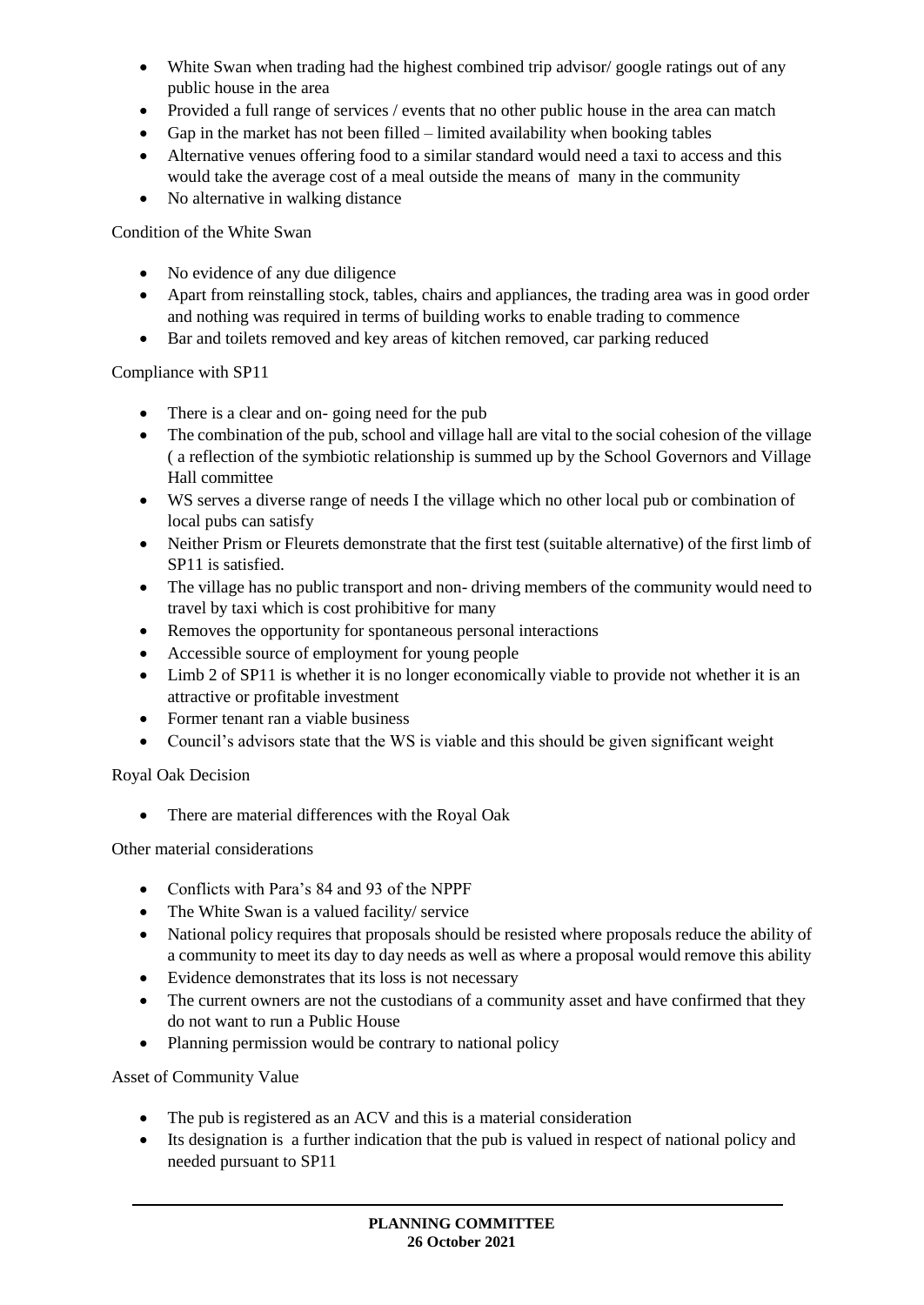Trust that the Council will consider the importance of accessibility to the pub and its associated facilities for the elderly and disabled within this village

The Parish Council has also objected to the application. This letter of objection is appended to the report. A summary of the views of the Parish Council is as follows:

- White Swan was profitable, well used and a place for locals to socialise and get to know each other as well as addressing social isolation and the well-being of the community
- It can be again if it retains its licensed use and is run by the right people

Members are reminded that the volume of representations made in respect of a planning application is not in itself a material planning consideration. The material planning considerations raised in support or objection to an application are the matters that must be considered in the determination of the application.

### **Appraisal**

The application proposes the change of use of the property as well as operational development. The main issues are considered in turn below.

Change of Use: Principle

The principle of the development proposed is a key factor in the determination of the application. The need to protect community facilities in recognition of the particular importance that they play in supporting Ryedale's rural and village communities is a central objective (objective 7) of the Development Plan and central to the development strategy and approach of the Plan in village communities.

Policy SP11 (Community Facilities and Services) reads as follows:

*"Existing local retail, community , cultural, leisure and recreational services that contribute to the vitality of the towns and villages and the well- being of local communities will be protected from loss/ redevelopment unless it can be demonstrated that:*

- *There is no longer a need for the facility or suitable and accessible alternatives exist, or*
- *That it is no longer economically viable to provide the facility, or*
- *Proposals involving replacement facilities provide an equivalent or greater benefit to the local community and can be delivered with minimum disruption to provision"*

The supporting text to the policy also notes that community facilities such as pubs, contribute to quality of life and help to support sustainable communities. It notes that *"in rural Ryedale and in particular, those villages that are not well served by public transport, the loss of such facilities can have a major impact on the vitality of local communities as well as individuals, particularly the less mobile and those without access to a car".*

Policy SP11 is in accordance with national policy. Chapter 8 (Promoting healthy and safe communities), paragraph 93 of the National Planning Policy Framework (NPPF) makes it clear that to provide the social, recreational and cultural facilities and services that a community needs, planning policies and decisions should (amongst other things):

*"Guard against the unnecessary loss of valued facilities and services, particularly where this would reduce the community's ability to meet its day to day needs"*

*"Ensure that established shops, facilities and services are able to develop and modernise and are retained for the benefit of the community"*

National Policy makes it clear that local public houses are examples of the type of community facility that the community need.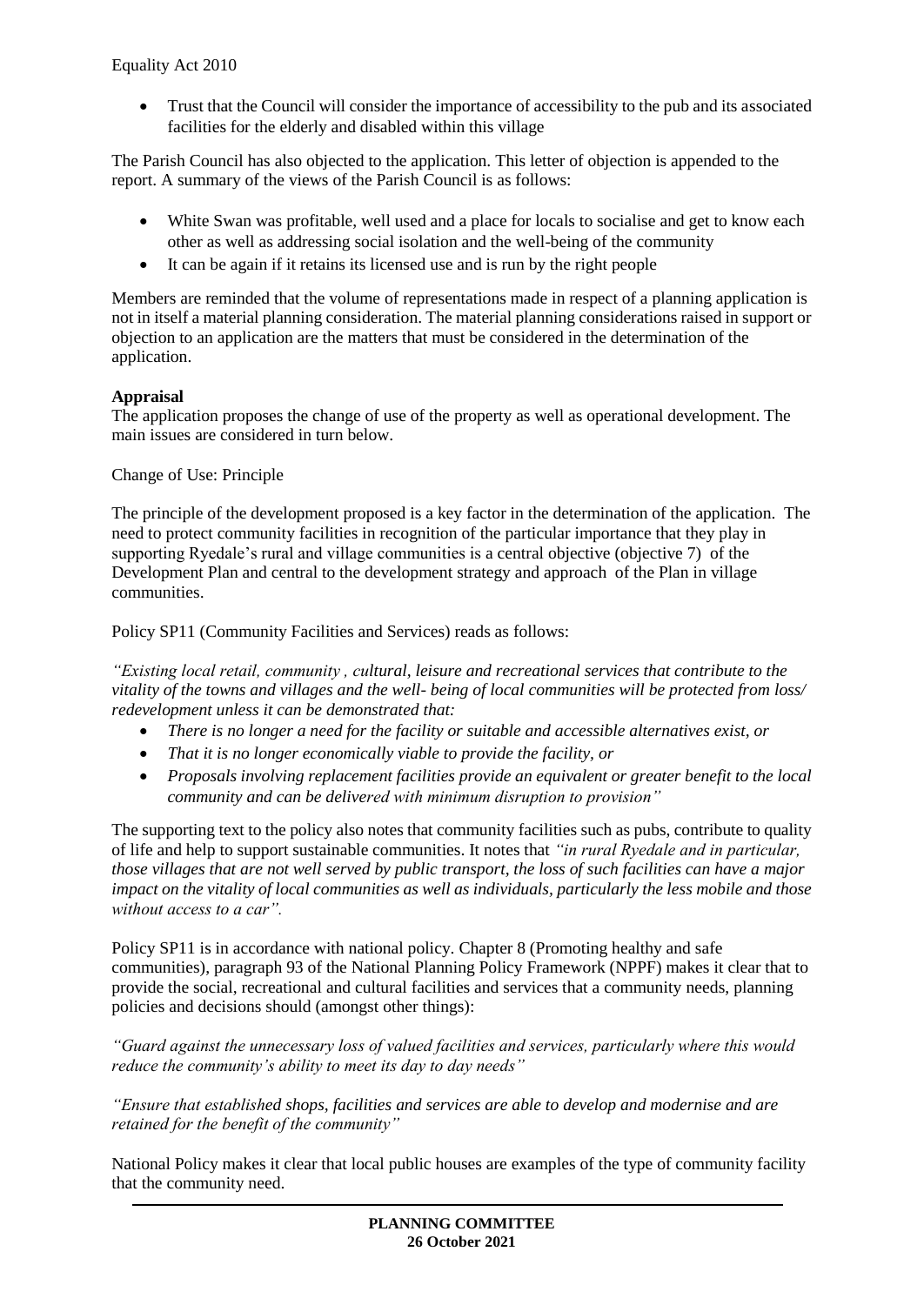It should be noted that with respect to the need to protect community facilities, the current version of national policy does not differ from the national policy which was in place at the time that Policy SP11 was examined and adopted. Members are aware that the NPPF is a material consideration in the decision making process.

The application proposes to change the use of the public house to a dwelling. This would result in the loss of the facility. The public house would cease to exist if planning permission is granted for the change of use of the property. This would be after over 160 years as a community facility.

The starting point for the consideration of the proposal against Policy SP11 is the extent to which it is considered to be a local facility as well as one that contributes to the vitality of the village and the wellbeing of the local community.

The White Swan is the only public house in Thornton-Le-Clay and it occupies a central position in the village. As with any public house in an attractive rural area, the pub has the potential to serve a wide catchment area and customer base, including visitors and tourists. Notwithstanding this, it exists in and serves a local area. The term 'local' is an adjective which by definition relates to a small area and whilst geographically it is a relative term, it is evident by virtue of its location that the pub is a local facility in a village which is available to serve and meet the needs of the village and the local community.

It is considered that the needs of the community are more than the ability to simply be served an alcoholic beverage or meal in the locality, although convenience and accessibility are important considerations in rural areas. The needs of communities include the more subtle need for social interaction, cohesion, sense of belonging and mutual support all of which will be addressed in different ways by different facilities in the village, for different members of the local community. It is for all of these reasons that local policy and national policy consider local public houses (amongst other facilities) as being community facilities which communities need.

It is clear from some of the points made in objections from members of the local community to the proposal that the pub is considered to contribute to the vitality of the village and the well-being of the local community. It is valued by members of the local community. This is in part evidenced by the fact that the local community made an application for the property to be listed as an Asset of Community Value. It is also of note that Members of the community see the pub as having a 'symbiotic' relationship with other community facilities and that its presence has directly helped to support the village hall and indirectly, the school.

Having concluded that the pub is a local community facility which contributes to the vitality of the village and the well- being of the local community, the proposed loss/ change of use of the pub needs to be considered against the two relevant policy criteria within SP11. It should be noted that only one of either of these criteria needs to be satisfied in order for the policy protection afforded by SP11 to be relaxed. These are addressed in turn below.

### *There is no longer a need for the facility or suitable and accessible alternatives exist or,*

As noted above, objections to the proposal indicate that a need for a local pub exists within the local community. The mobilisation of the local community through the formation of the 'Save Our Swan' group and the nomination of the White Swan as an asset of Community Value are also an indication that the facility is needed by the local community. In addition, a letter of objection from the former tenant and licensee notes that members of the local community continued to patronise the pub up to the point at which she ceased trading and the pub was subsequently sold. No new public houses have been established in the village since the White Swan ceased trading and against this context, Officers are of the view that there is no evidence to suggest that the local community no longer have a need for the facility.

The purpose of Policy SP11 is to protect local facilities. Against this context, suitable and accessible alternative facilities are considered to be those which are capable of providing for the local needs of the residents of the village. The White Swan is the only local pub in Thornton-Le-Clay. There are no other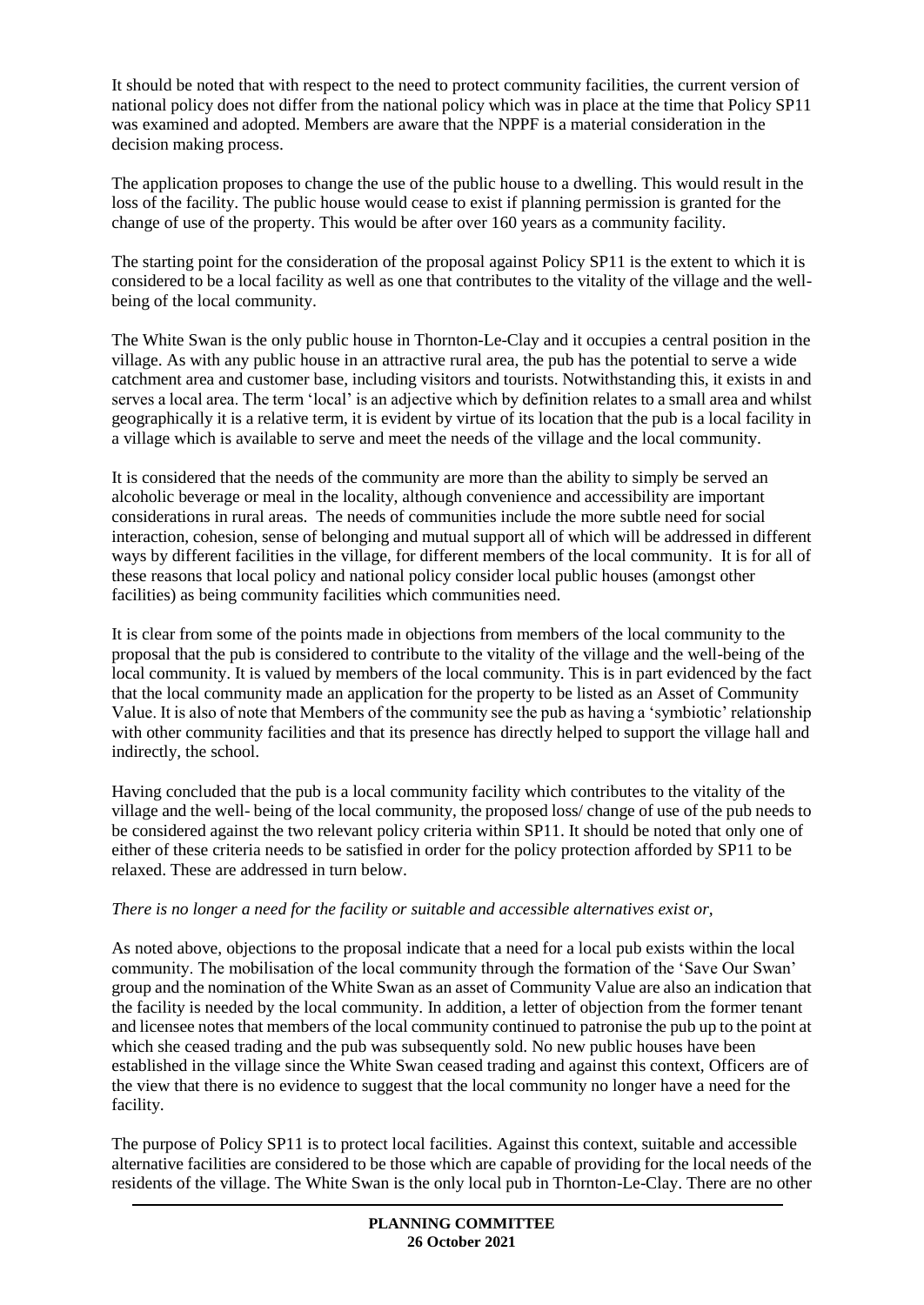local public houses that are a suitable or accessible alternative in the village.

It is self-evident that any member of the community in Thornton Le Clay with access to private transport would be able to drive to any public house in Ryedale, York, or indeed beyond, in order to satisfy a need for a drink or a 'meal out'. However, alternative facilities in alternative locations, even those in relative close proximity to the village do not replicate the social value and role that local facilities have in providing for a communities collective need for social interaction and mutual support from within their own community on a day to day basis. On this basis, they cannot be considered to be suitable alternatives. They are also not accessible alternatives for those members of the community that do not have an independent means of travel or for whom travel by taxi may be prohibitive in terms of cost.

This is central to the purpose of SP11 and the protection afforded by national policy.

In addition, there are no other community facilities present in the village such as the school, church or village hall which are considered to provide a suitable alternative to a public house in terms of the services provided or for the members of the community that they serve.

Prism Planning on behalf of the applicant, has noted that there are seven pubs within a five mile radius of the village and 25 pubs within a ten mile radius. In addition, the supporting information prepared by Fleurets on behalf of the applicant also documents the range of alternative facilities in alternative locations which the author concludes are both suitable and alternative facilities. In this respect, the presence of other pubs and restaurants in other locations are no more than points of fact which are not disputed. However, for the reasons outlined above they are not considered to represent suitable or accessible alternatives in terms of meeting the holistic needs of the local community, the application of Policy SP11 or national policy.

Prism Planning refer to the appeal decision relating to the Royal Oak at Nunnington and draws on conclusions made by the planning inspector in that decision. Members may recall that the Inspector concluded that alternative facilities several miles from the village represented suitable and accessible alternative facilities and that the convenience of a local pub was not a test of Policy SP11.

Nunnington is not Thornton-Le-Clay and it has a different range of services and facilities. It is clear from the Inspectors decision that the other facilities at the village and the fact that the village Darts Team had secured a suitable alternative venue were matters that the Inspector took into account when considering the individual merits of that specific application. Nevertheless, Officers are of the view that this Inspectors interpretation of SP11 demonstrates a disappointing and very limited understanding and appreciation of the way in which local and by definition, more convenient facilities meet a community's needs in rural areas. Surprisingly, it is also unclear from the decision how the Government appointed Inspector reconciled this decision against the purpose of national policy.

Prism Planning have referenced Fleuret's conclusions that the trade base for the pub is such that is cannot rely on local resident custom. It is considered that this is not a matter that which is relevant to the policy criteria relating to the communities need for the pub.

# *That it is no longer economically viable to provide the facility*

The application is supported by an Economic Viability report prepared by Peter Scholes of Fleurets. To assist consideration of the application, the Council has commissioned Mike Hughes of MJD Hughes Ltd to advise on the viability of the public house in response to the Fleuret's report. The reports of both of these registered chartered surveyors are appended in full to this report together with rebuttal statements. In addition, the Save Our Swan group has asked Barry Crux, a chartered surveyor with previous involvement with the property to comment on the viability of the pub. A letter from Mr Crux on this matter is also appended to this report.

In summary, Fleurets are of the view that the property does not have credible or economically sustainable future trading as a public house. Mr Hughes takes an opposing view and has concluded that a business is viable at the property.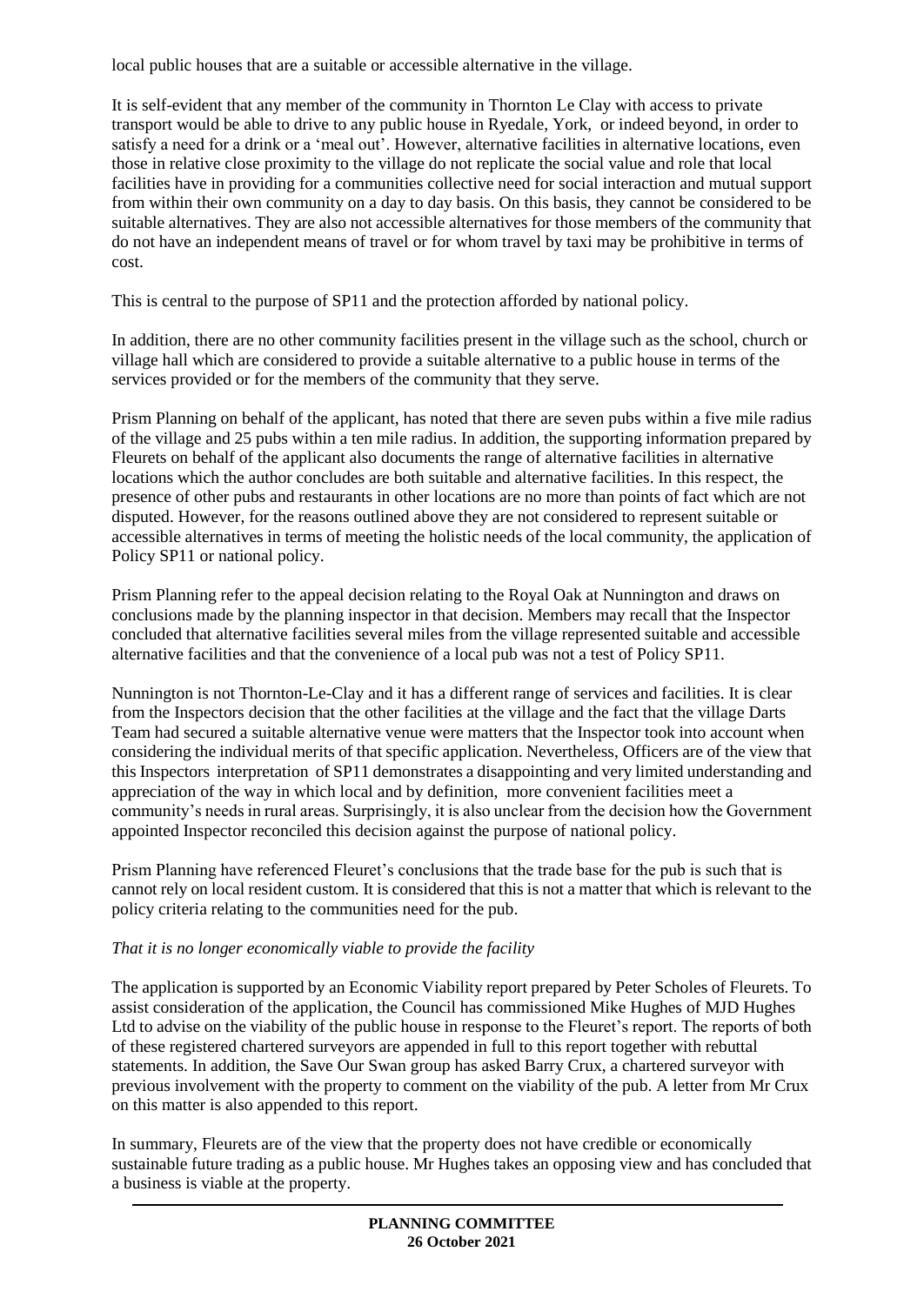There is some agreement and consistency on several key parameters. Mike Hughes broadly agrees with the Fleurets assumptions of operating costs and projections of a net turnover of £182,000 per annum and gross profit calculations of £112,000. This can be triangulated with Mr Crux's view that a business would generate an optimum net turnover of circa £200,000 per annum. Mr Hughes calculates a net operating profit of £42,000 and Mr Crux has confirmed that he would expect the business to be capable of generating a trading profit in the order of £50,000 per annum. In contrast, the Fleurets assessment concludes that the business would not generate a profit and would operate at a loss.

Fleurets have prepared two viability appraisal scenarios. The first is based on the actual sales value of the property of £450,000 with a £50,000 cost against the costs of the refurbishment and replacement of fixtures and fittings. Taking account of projected sales less other costs, including owners remuneration and the cost of finance this scenario shows a loss of over £27,000. A second scenario based on what Fleurets describe as a 'more credible' acquisition cost results in a projected loss of just over £13,000.

In summary Fleurets conclude that the White Swan is not an economically viable proposition for the following reasons:

- *"After allowing for finance costs the business is loss making*
- *The return on the investment required does not reflect the risk*
- *The property would not be of interest to corporate pub companies, either leased or managed operators*
- *Nationally beer volumes have been in decline*
- *The limited car parking facilities required to operate as a destination food house*
- *Better located competition will limit the opportunity to growth the turnover and profit"*

In response, Mr Hughes takes the view that:

- *"The public house would only be loss making if unsustainable finance costs were put against the business*
- *The return on investment is only too high for the current owner or another operator in the same position. The property is the test of viability not the owner*
- *Corporate clients have increased costs. The approach assesses the viability for the client rather than the business*
- *All public houses have had to deal with the decline in beer sales and the need to adopt a range of income streams*
- *The availability of car parking is not limited at the White Swan. The current owner has proactively limited where cars can be parked*
- *Competition is always present for businesses. I do not consider other public houses in the area are necessarily positioned better and that the presence of this competition limits a viable turnover and profit"*

In Mr Hughes opinion, "the target market for the White Swan is for an owner who has assessed the level of return a business at the property can achieve and finds acceptable". In his opinion, the types of owner include:

- An owner operator who would operate a lifestyle business
- An owner who would achieve a rental of between 8% to 10% of turnover from a tenant
- An incorporated group wishing to purchase the pub as a community facility with limited return on investment

Mr Hughes' conclusions are endorsed by the professional opinion of Mr Crux who has confirmed that in his view the business should be a viable proposition. It is also of note that the pub traded to the point of the COVID pandemic and the lease not being renewed. There is no evidence to suggest that the business ceased trading on the basis that it was no longer viable. Indeed, the correspondence from Mr Crux and the former landlady would indicate the opposite. In addition, there is no market evidence to suggest a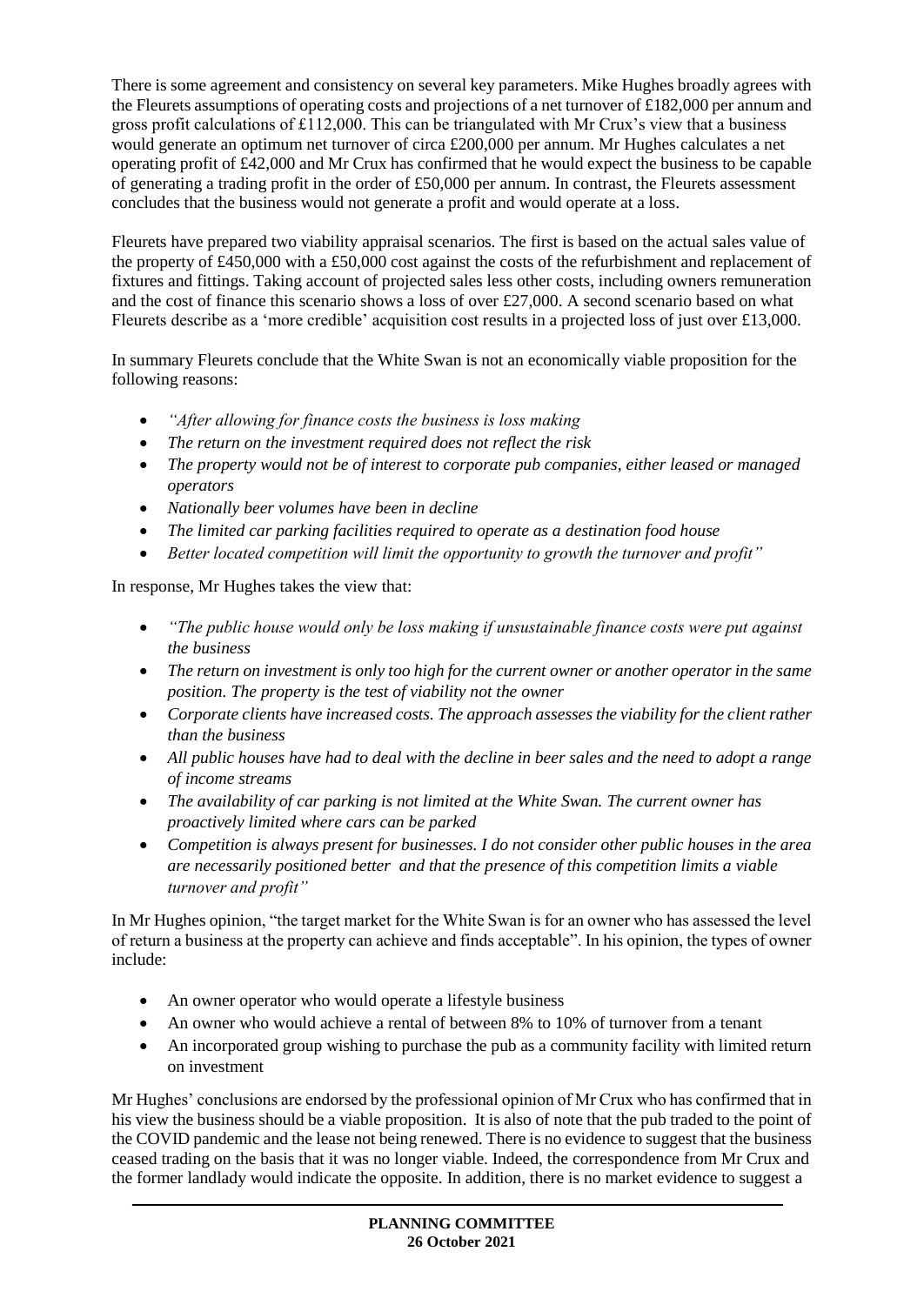lack of business interest. The fact that the pub was sold at a price which was not a reflection of its use value and (removed from the commercial market) sold by a residential estate agent rather than a specialist commercial agent does not help demonstrate that a business is not viable.

Both the Fleurets and Hughes reports are detailed. The divergence between the two advisors largely relates to a difference in opinion over the extent to which a return on investment and the costs of financing the acquisition of the property are accounted for.

In the view of officers, value and viability are separate, albeit related entities. It is clear from the conclusions of both advisors that the purchase price of the pub at £450,000 was not reflective of its market value as a pub. The use of an unrealistic and excessive purchase price in Fleuret's first viability scenario is not considered to be a reasonable calculation or realistic basis on which to basis the viability of the business. The fact that Fleurets have ran a second scenario based on a more realistic value would seem to endorse that point.

The price at which the property was marketed and subsequently sold is not reflective of its use. It was not priced to sell at a value that reflected the value of the business (as a function of turnover and profit). It would not be unreasonable to conclude that the market price and subsequent sale price was more a reflection of speculative development potential. The decision of the applicants to proceed with the purchase on that basis can only be described as a decision taken based on their appetite for risk. By not consulting any specialist agents prior to the purchase, the current owners have not undertaken any prudent due diligence. It does not appear to have been a decision that related to the viability of the pub business or the lawful use of the building.

It is the understanding of Officers, that the costs attributed to refurbishment and the reinstatement of fixtures and fittings appears to be central to the difference to the operating profit estimated by Mike Hughes and the loss calculated by Fleurets when a more realistic sales value is attributed. Mr Hughes's advice to the Council is that such costs should be accounted for in terms of the value of the property and not the viability of the business. Officers agree with Mr Hughes advice, particularly given the circumstances of this particular case.

The evidence, including the purchase price of the pub; the level of internal alteration works undertaken to date; the removal of fixtures and fittings including the bar, toilets and kitchen; the removal of car parking spaces, together with this proposal to change the use of the building, would indicate that the pub has not been purchased with an intention of running it as a viable concern. It is not unreasonable that the costs of this work and reinstating these features is something that should be borne by the current owner and reflected in the current value of the property in its current lawful use. To consider this in any other way would be to legitimise an approach which would, in the opinion of Mr Hughes, mean that *"change of use could be achieved by undertaking cynical building works to make re-investment too costly".* Valued community uses would be too easily lost and local as well as national policy would be undermined.

It is clear that the White Swan is a valued local community facility in its own right and in the way in which it has operated alongside other community facilities in the village. The pub contributes to the vitality and sustainability of the local community and is needed by the local community. There are no suitable or accessible alternatives which meet this need and it has not been demonstrated that the business is not viable. In this respect, the proposal is in clear conflict with Policy SP11 of the Local Plan Strategy. In addition as a valued community facility for which a need remains, the proposal is in conflict with national policy. The specific circumstances are such that the proposal would result in an unnecessary loss of valued, local community facility, in conflict with national policy.

Officers are of the view that the conflict with the development plan and national policy significantly weighs against the proposal.

Change of use: Economic Impact

It is understood that when it was last trading, the pub did provide a source of employment to a limited number of full time staff as well as additional staff working a range of part-time hours. The proposal would represent a loss of this local source of employment, albeit, limited.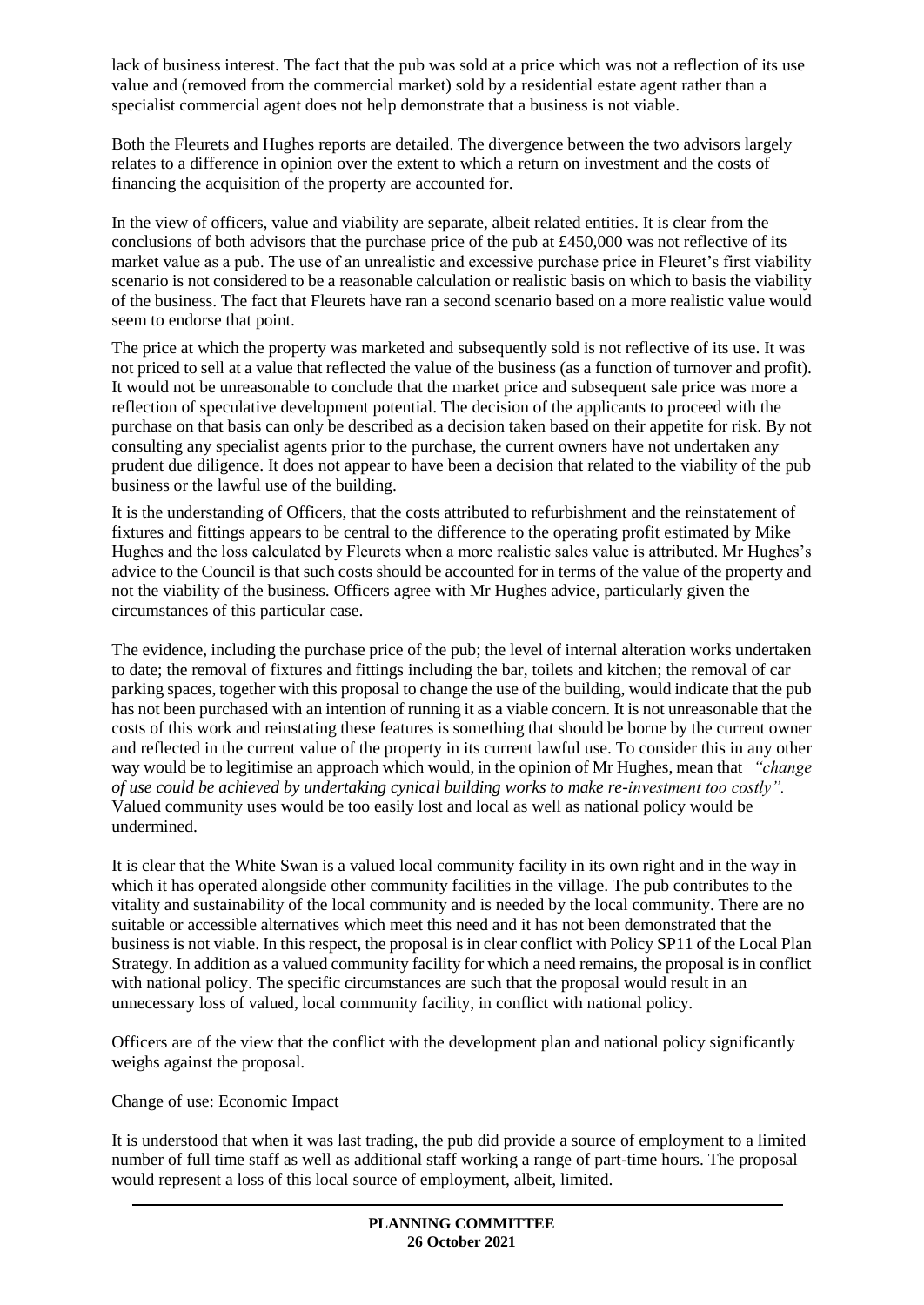The loss of the local facility has the potential to make the village a less attractive destination for visitors using B& B or holiday cottage accommodation. In this respect the proposal would be detrimental to the local visitor economy and the economic vitality of the village, in conflict with SP11.

### Change of Use: Housing

Members are aware that new housing and net additions to the housing stock is an important material planning consideration. However, Ryedale is meeting and exceeding its housing target of 200 dwellings per annum. Whilst this is a minimum target, it is considered that very limited weight should be given to the proposal in terms of the need for additional housing. The creation of a single new dwelling is not considered to outweigh the proposed change of use of the property and its loss as a Public House.

### Proposed Operational Development

The operational development proposed as part of the application includes the erection of the proposed garage to the rear of the pub and garden walling; alterations to the fenestration of the existing rear extension; the erection of a front porch and, the creation of a landscaped garden area to the front of the public house. The landscaped garden area has been created and is a retrospective element of the application. The main issues relating to these proposals are considered below.

### Proposed Three Bay Garage & Garden Walling

The garage is proposed to the rear of the public house, adjacent to the western boundary. It is proposed to be constructed in brick with a clay pantile roof and an asymmetrical pitched roof. In terms of its design, the proposed garage would appear as a traditional outbuilding and it would be subservient in scale to the public house. The asymmetrical roof form and position in relation to the form and orientation of the neighbouring property to the west would ensure that the proposed building would not have an overbearing impact on the residential amenity of the occupiers of the adjacent property. In this respect, the design of the proposed garage is acceptable in terms of Policy SP16 (Design) and SP20 (Generic Development Management Issues).

Notwithstanding the above, the garage is proposed to be sited immediately to the rear of the public house. Due its scale and position it will compromise the space available to the rear of the public house for convenient car parking and turning. Once in situ, the presence of a garage in this location would compromise the functional space of the public house, to the detriment of the operation of the business and users. Moreover, any costs required to remove it from the site in order to provide or reinstate convenient car parking are likely to be unattractive to future operators and will be detrimental to the viability of the business. Similarly, the proposed garden wall segregates the space to the rear of the property and would compromise the functionality of the space for the lawful use of the building. The proposed garage and internal garden walling would, in this respect, undermine the community use of the site and would be detrimental to its use, contrary to Policy SP11.

### Proposed Rear Fenestration Detailing & Front Porch

The fenestration detailing proposed to the rear extension is designed to modernise and update this section of the property. The existing fenestration is not particularly sympathetic in style and proportion to the traditional character of the property. The proposed glazed gable apex windows are contemporary in style. Whilst the windows are in clear contrast to traditionally styled windows at the property, in design terms they are not considered to undermine or detract from the character or appearance of the property. In this respect, the proposed fenestration details are considered to be acceptable against the policy requirements of Policy SP16.

The front elevation of the property is typical of traditional rural vernacular. The installation of the porch would interrupt this simple character and appearance. However, the proportions and mass of the proposed porch are such that it would not appear visually dominant or impact upon the appearance of the building to an unacceptable extent. In this respect, the proposed porch is considered to be acceptable against the policy requirements of Policy SP16.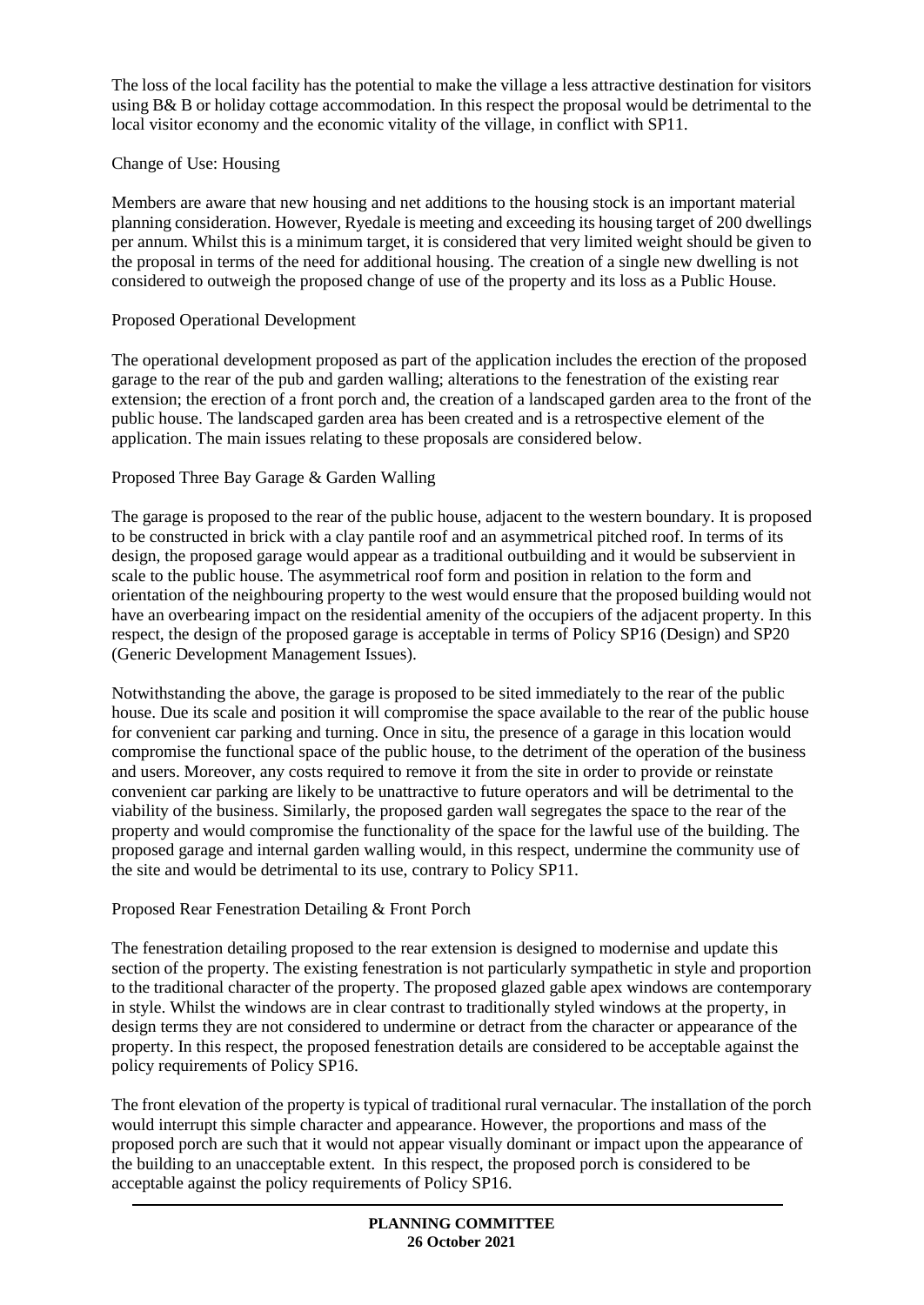Landscaping/ garden to the front of the property

An area of landscaping has been installed to the front of the property, immediately to the front of the principal elevation and the highway (pedestrian footway). The area has been planted as a small garden and is bounded to the front by a lightweight timber post and rail fence. Although a number of properties in the village have gardens to their front elevations these are domestic dwellings. The White Swan is a commercial building with a road frontage and in this respect the garden area is considered to be out of character with the building and its context in the street scene. Moreover, the landscaped garden area prevent the use of some of the space to the front of the property being used as car parking to serve the Public House. Whilst any car parking in this area should not overhang the public highway (pedestrian footway), it is considered that parking, albeit limited, can be achieved in this space. The front garden area undermines the ability to provide car parking immediately to the front of the Public House which would be particularly convenient for some users. Its presence compromises the functionality of the space for the lawful use of the building and as such is in conflict with Policy SP11.

### Other Matters

The Local Highway Authority has confirmed that has no objection to the development proposed and recommends a condition. The Internal Drainage Board has recommended a condition in relation to surface water drainage.

#### Conclusion

The proposed change of use of the White Swan Public House is in conflict with Policy SP11 of the Ryedale Plan Local Plan Strategy. It is considered that there are no material considerations that outweigh this clear conflict with the development plan. In addition, elements of the proposed operational development are considered to compromise the functionality of the spaces around the Public House and on that basis, it is considered that they would undermine the lawful use of the property, in conflict with Policy SP11. Refusal is therefore recommended for the following reasons:

### Reasons for Refusal

- 1. The proposed change of use of the Public House would result in the unnecessary loss of a valued local community facility which meets the day to day needs of the local community. It has not been demonstrated that suitable alternative and accessible alternative facilities are available to meet the needs of the local community or that it is no longer economically viable to provide the facility in conflict with Policy SP11 (Community Facilities and Services) of the Development Plan. There are no material considerations which are considered to outweigh this conflict with the development plan or which outweigh conflict with the protection afforded by national policy.
- 2. The proposed garage, garden walling and landscaped area (to the front elevation) will undermine and threaten the viability of the lawful use of the property by virtue of the fact that they will compromise the ability of the associated spaces to meet the functional and operational requirements of a Public House, in conflict with Policy SP11 (Community Facilities and Services) of the Development Plan. There are no material considerations which are considered to outweigh this conflict with the development plan or which outweigh conflict with the protection afforded by national policy

### Planning Enforcement

There are a number of breaches of planning control at the site, including the installation of buildings/ structures and the pond in the land to the rear of the property, as well as the landscaped garden area to the front of the White Swan. The building is not a listed building and Members are aware that internal